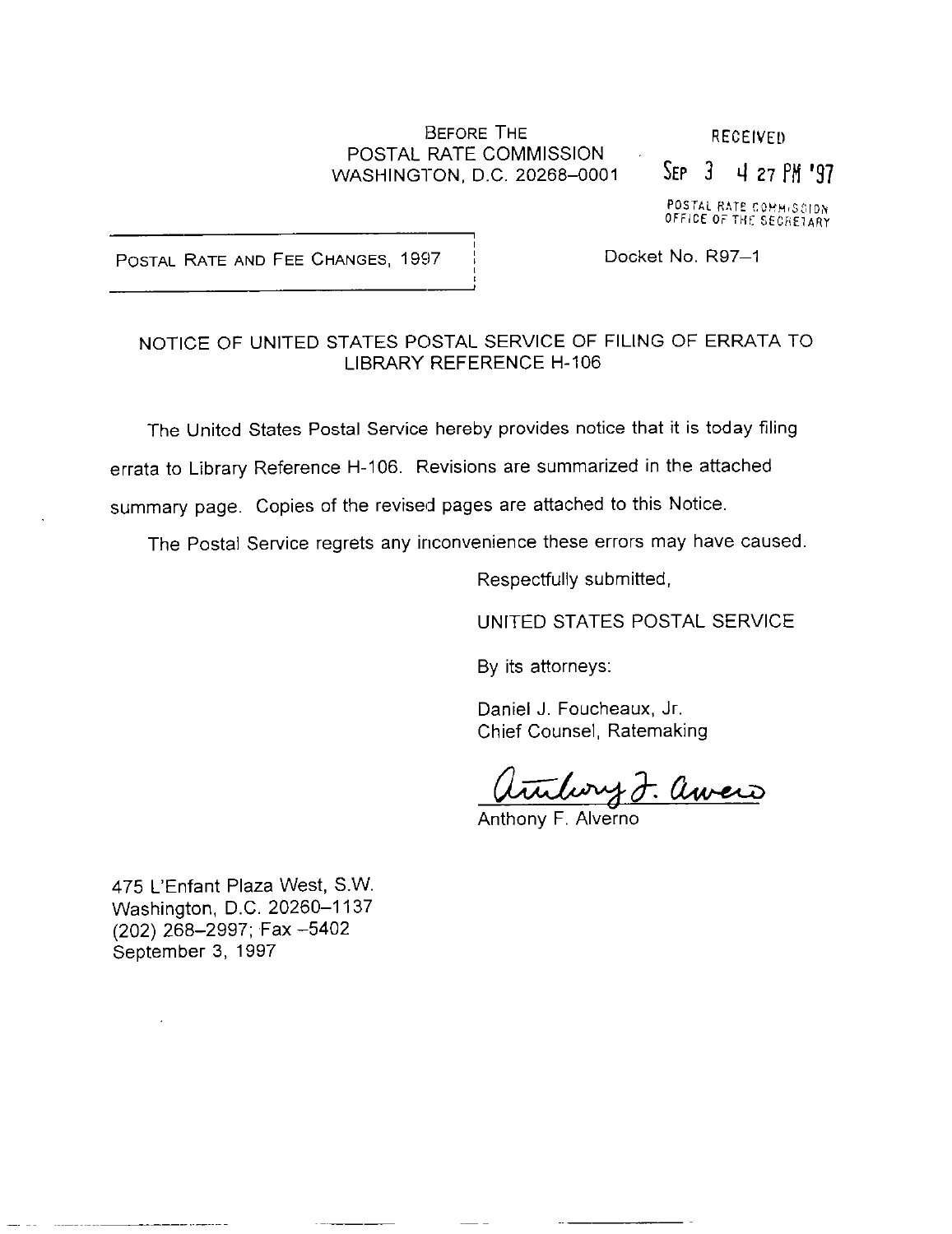#### USPS LR-H-106 SUMMARY OF REVISIONS

Page 11-6. Footnote 3: change PVI-4 to PVI-7 Page 11-6, Footnote 4: change PVI-5 to PVI-6 Page 11-6, Footnote 5: change PVI-6 to PVI-5 Page 11-6, Footnote 6: change PVI-7 to PVI-4

Page 111-6, Footnote 3: change PVI-4 to PVI-7 Page 111-6, Footnote 4: change PVI-5 to PVI-6 Page 111-6, Footnote 5: change PVI-6 to PVI-5 Page 111-6, Footnote 6: change PVI-7 to PVI-4

Page IV-6, Footnote 3: change PVI-4 to PVI-7 Page IV-6, Footnote 4: change PVI-5 to PVI-6 Page IV-6, Footnote 5: change PVI-6 to PVI-5 Page W-6, Footnote 6: change PVI-7 to PVI-4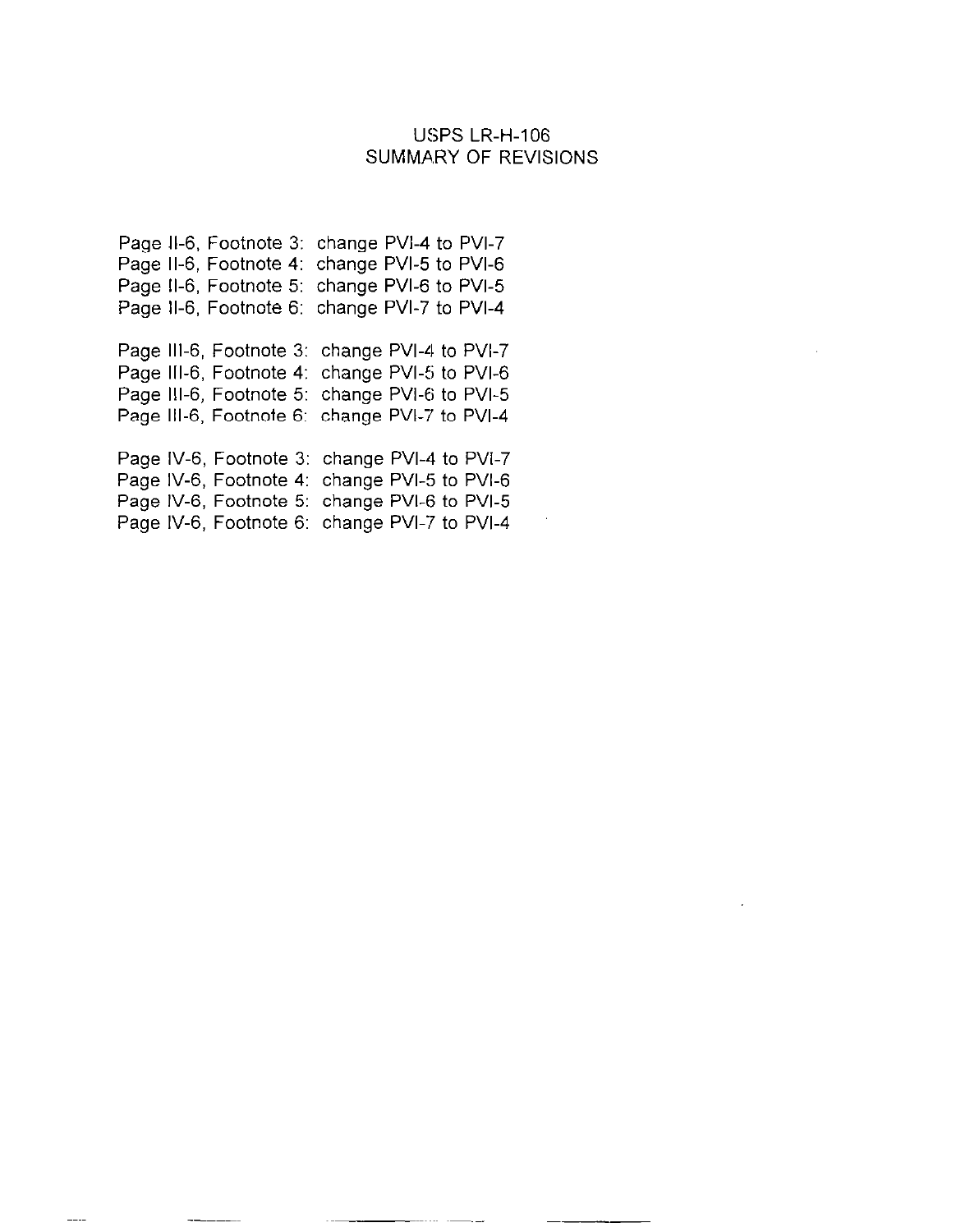Revised  $9/3/97$ Page II-6

## Footnotes for Page II-5

-I/ All costs in the matrix on Page II-5 contain the product of the corresponding cost on Page 11-4, the respective cost pool piggyback factor from Page VI-2 and the column reconciliation & escalation ratio from Page VI-E. All costs are also divided by the volumes for each category as shown at the bottom of Page 11-5.

In addition, certain columns, those for the categories/subclasses which are the subject of the mail volume mix adjustment as done in LR-H-126, include an additional multiplicative factor, in order to reflect the impact of the mail mix adjustment. These factors are developed for each category (column) affected in pages VI-3 to VI-7.

-2/ All cost pool costs in this column include the multiplicative factor from PVI-3 for the corresponding presort and shape.

-31 All cost pool costs in this column include the multiplicative factor from PVI-7, for the corresponding shape.

-4/ All cost pool costs in this column include the multiplicative factor from PVI-6, for the corresponding shape.

-5/ All cost pool costs in this column include the multiplicative factor from PVI-5, for the corresponding shape.

-6/ All cost pool costs in this column include the multiplicative factor from PVI-4, for the corresponding shape.

7/ Volumes are from LR-H-129, part II.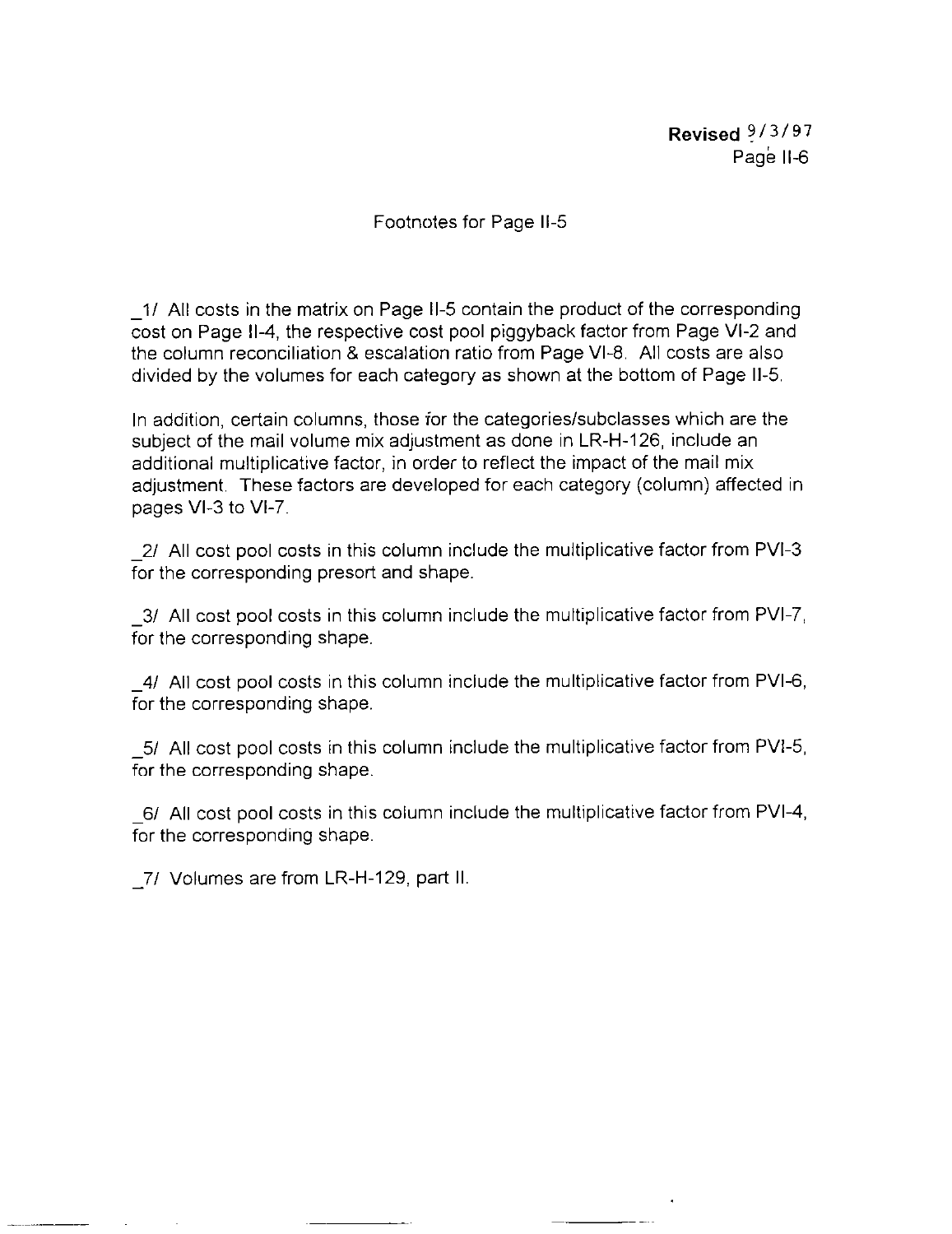Revised  $9/3/97$ Page Ill-6

## Footnotes for Page III-5

-I/ All costs in the matrix on Page Ill-5 contain the product of the corresponding cost on Page 1114, the respective cost pool piggyback factor from Page VI-2 and the column reconciliation & escalation ratio from Page VI-8. All costs are also divided by the volumes for each category as shown at the bottom of Page 111-5.

In addition, certain columns, those for the categories/subclasses which are the subject of the mail volume mix adjustment as done in LR-H-126, include an additional multiplicative factor, in order to reflect the impact of the mail mix adjustment. These factors are developed for each category (column) affected in pages VI-3 to M-7.

-21 All cost pool costs in this column include the multiplicative factor from PM-3 for the corresponding presort and shape.

-31 All cost pool costs in this column include the multiplicative factor from PVI-7, for the corresponding shape.

4/ All cost pool costs in this column include the multiplicative factor from PVI-6. for the corresponding shape.

-51 All cost pool costs in this column include the multiplicative factor from PVI-5, for the corresponding shape.

-6/ All cost pool costs in this column include the multiplicative factor from PVI-4, for the corresponding shape.

-

-71 Volumes are from LR-H-129, part II and for 4th Special Rate see witness Tolley, USPS-T-6, Exhibit USPS-GA.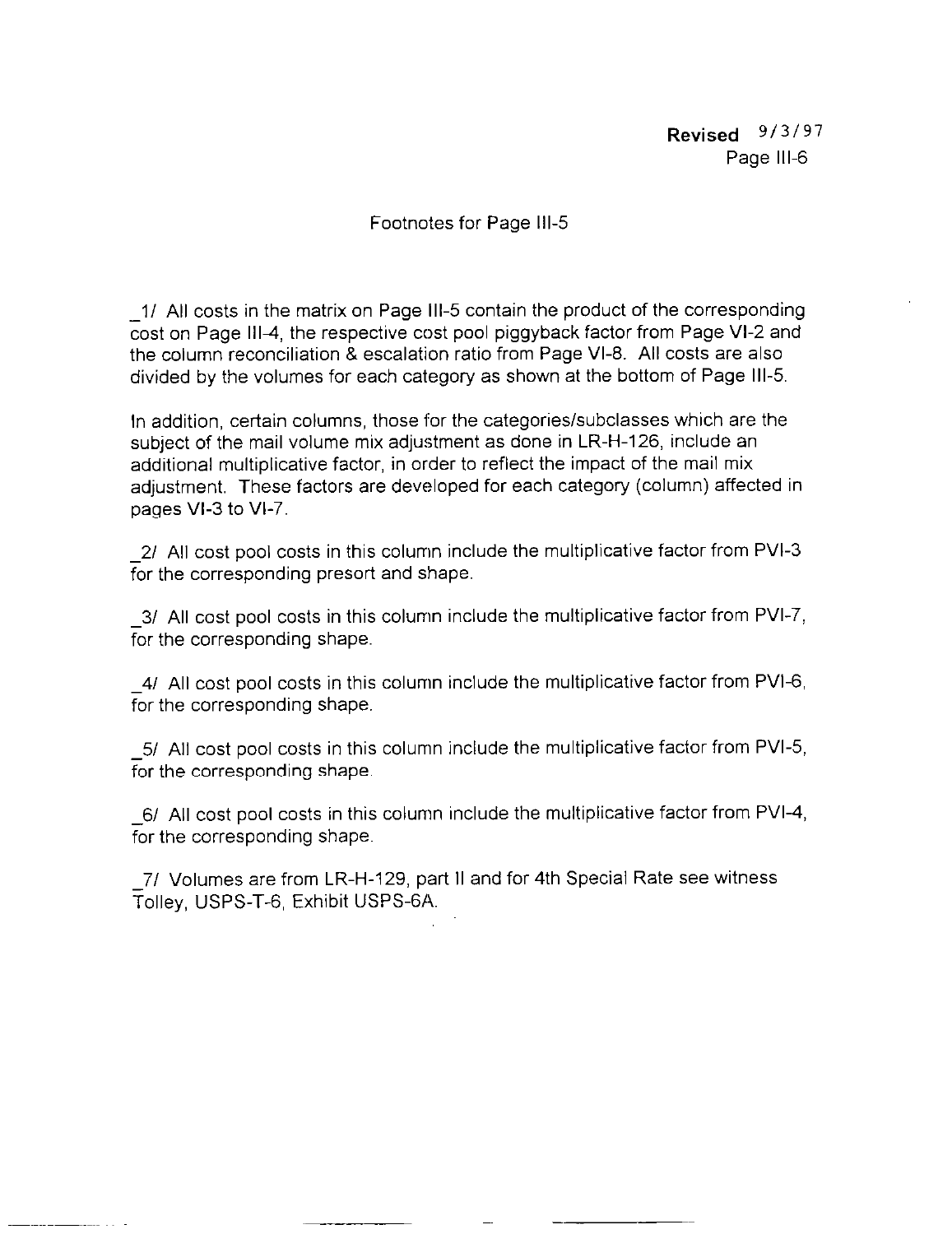Revised  $9/3/97$ Page IV-6

## Footnotes for Page IV-5

-I/ All costs in the matrix on Page IV-5 contain the product of the corresponding cost on Page W-4, the respective cost pool piggyback factor from Page VI-2 and the column reconciliation & escalation ratio from Page VI-E. All costs are also divided by the volumes for each category as shown at the bottom of Page IV-5.

In addition, certain columns, those for the categories/subclasses which are the subject of the mail volume mix adjustment as done in LR-H-126, include an additional multiplicative factor, in order to reflect the impact of the mail mix adjustment. These factors are developed for each category (column) affected in pages VI-3 to VI-7.

2/ All cost pool costs in this column include the multiplicative factor from PVI-3 for the corresponding presort and shape.

-31 All cost pool costs in this column include the multiplicative factor from PVI-7, for the corresponding shape.

-4/ All cost pool costs in this column include the multiplicative factor from PVI-6, for the corresponding shape.

-5/ All cost pool costs in this column include the multiplicative factor from PVI-5, for the corresponding shape.

-6/ All cost pool costs in this column include the multiplicative factor from PVI-4, for the corresponding shape.

-7/ This column is the sum of the "4th Spc Rate" column from both pages Ill-5 and IV-5.

-81 Volumes are from LR-H-129, part II, except for Standard B categories which are from witness Tolley, USPS-T-6, Exhibit USPS-GA.